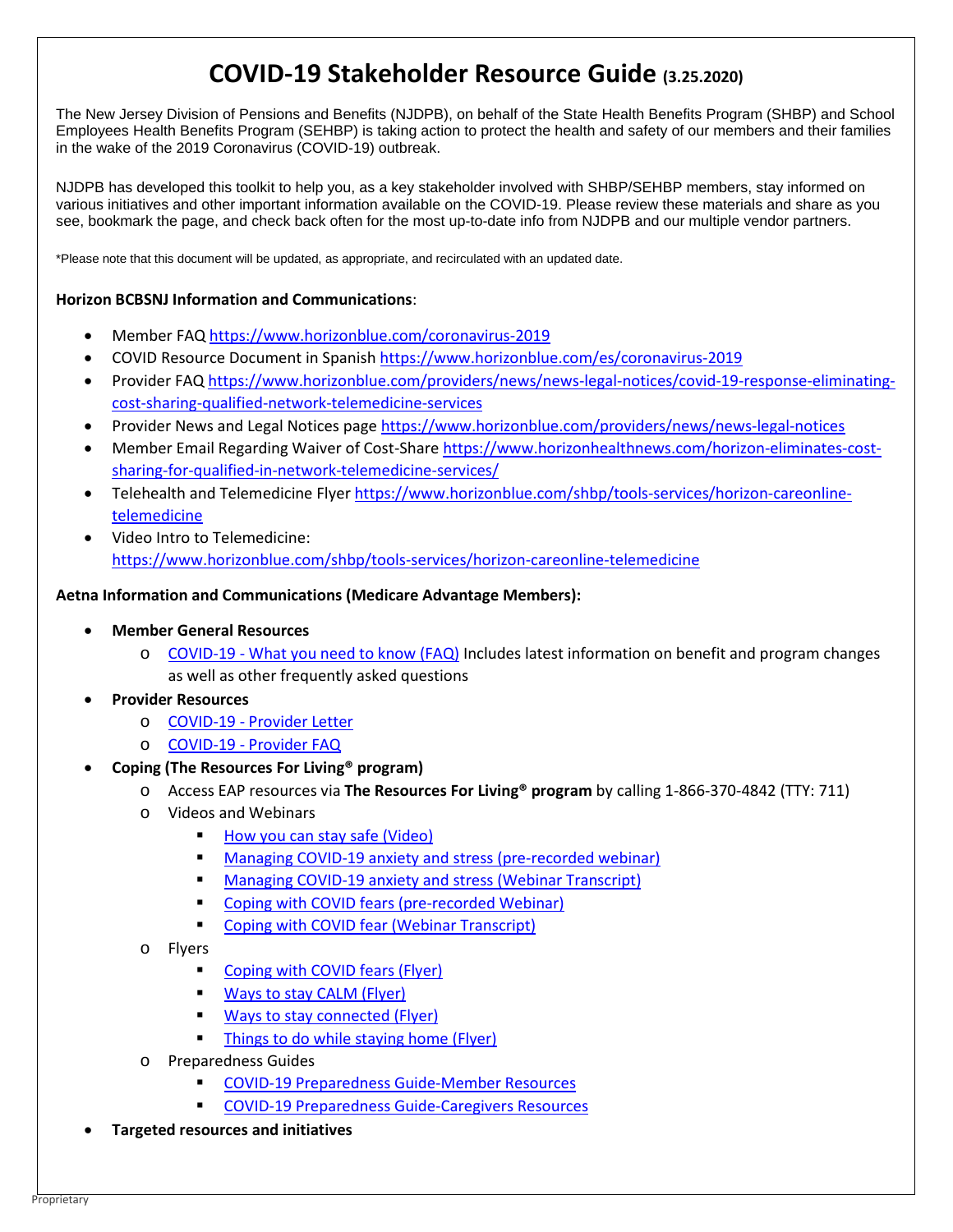- o **Through Aetna's Healing Better program, members who are diagnosed with COVID-19 will receive a care package** containing CVS over-the-counter medications to help relieve symptoms. The package will also include personal and household cleaning supplies to help keep others in the home protected from potential exposure.
- o Through existing care management programs, **Aetna will proactively reach out to members most atrisk for COVID-19**. Care managers will walk members through what they can do to protect themselves, where to get information on the virus, and where to go to get tested.
- **As always, members have access to:**
	- o Crisis response lines just call 833-327-AETNA (2386).
	- o 24x7 access to the Aetna Nurse Medical Line for all Aetna members, so that you can call 1-800-556-1555 anytime.

## **Optum Rx**

- Optum Member FAQ https://www.optumrx.com/content/dam/openenrollment/pdfs/state-of-newjersey/optum-faq-regarding-covid-19.pdf
- COVID Client FAQ [https://www.optumrx.com/content/dam/openenrollment/pdfs/state-of-new-jersey/optumrx](https://www.optumrx.com/content/dam/openenrollment/pdfs/state-of-new-jersey/optumrx-direct-covid-19-client-faq.pdf)[direct-covid-19-client-faq.pdf](https://www.optumrx.com/content/dam/openenrollment/pdfs/state-of-new-jersey/optumrx-direct-covid-19-client-faq.pdf)
- Member Communication Regarding Mail Order [https://www.optumrx.com/content/dam/openenrollment/pdfs/state-of-new-jersey/optum-member-letter](https://urldefense.com/v3/__https:/www.optumrx.com/content/dam/openenrollment/pdfs/state-of-new-jersey/optum-member-letter-regarding-mail-order.pdf__;!!J30X0ZrnC1oQtbA!cBBJ5THCWIdigNvZ9WFexaxDg1zEehxrgulYilPXN7JmPtTB3uYoh7EoCH_jgX9qgJ_SMhaR$)[regarding-mail-order.pdf](https://urldefense.com/v3/__https:/www.optumrx.com/content/dam/openenrollment/pdfs/state-of-new-jersey/optum-member-letter-regarding-mail-order.pdf__;!!J30X0ZrnC1oQtbA!cBBJ5THCWIdigNvZ9WFexaxDg1zEehxrgulYilPXN7JmPtTB3uYoh7EoCH_jgX9qgJ_SMhaR$)

# **Additional Mental Health Resources**

- **myStrength** Digital Health App available to SHBP/SEHBP Members at no cost for 90 days during COVID-19
	- o Digital Health App based in clinical models like cognitive behavioral therapy, acceptance and commitment therapy, positive psychology, mindfulness, and motivational interviewing to improve and sustain health and well-being: [Here is a link to how your Members can access these resources](https://urldefense.com/v3/__https:/bh.mystrength.com/livongocovid-19response__;!!J30X0ZrnC1oQtbA!YwVftJOvEphSx6ZuT9Hz4Iq7_7ErpprSv9-U4UfzGphqSO5BnL6ejFLxLahU-0SCKQhCp8RR$)
- **Wellbeats**, a virtual fitness training vendor that offers on-demand fitness classes, anytime and anywhere, is offering free access to their platform through April 30th for Aon clients. There are over 500 exercise, mindfulness and nutrition classes and can provide fitness for the whole family: [Wellbeats Virtual Fitness](https://www.nj.gov/treasury/pensions/njwell/documents/pdf/Wellbeats.pdf?fbclid=IwAR3vQ4VSpb1CI_GGTj_a1szZpPrZ7e0-4C-XOq2cmNBRx6mdf7uBS9J7ZjM)

Be sure to follow us on Facebook to get valuable information and updates! [NJWell](https://www.facebook.com/njwellnessprogram/) and [NJDPB !](https://www.facebook.com/NJDPB/)

# **Optum Rx**

- Optum Member FAQ [https://www.optumrx.com/content/dam/openenrollment/pdfs/state-of-new](https://urldefense.com/v3/__https:/www.optumrx.com/content/dam/openenrollment/pdfs/state-of-new-jersey/optum-faq-regarding-corvid-19.pdf__;!!J30X0ZrnC1oQtbA!eTpYRWW5IjxfA9UKsi9gj9oYPVzuqUHDUoO9VHlQ71SYHPSuM5Gks1OdI_hUweTVqmR40nNa$)[jersey/optum-faq-regarding-corvid-19.pdf](https://urldefense.com/v3/__https:/www.optumrx.com/content/dam/openenrollment/pdfs/state-of-new-jersey/optum-faq-regarding-corvid-19.pdf__;!!J30X0ZrnC1oQtbA!eTpYRWW5IjxfA9UKsi9gj9oYPVzuqUHDUoO9VHlQ71SYHPSuM5Gks1OdI_hUweTVqmR40nNa$)
- COVID Client FAQ [https://www.optumrx.com/content/dam/openenrollment/pdfs/state-of-new-jersey/optumrx](https://urldefense.com/v3/__https:/www.optumrx.com/content/dam/openenrollment/pdfs/state-of-new-jersey/optumrx-direct-covid-19-client-faq.pdf__;!!J30X0ZrnC1oQtbA!cBBJ5THCWIdigNvZ9WFexaxDg1zEehxrgulYilPXN7JmPtTB3uYoh7EoCH_jgX9qgJLseKFS$)[direct-covid-19-client-faq.pdf](https://urldefense.com/v3/__https:/www.optumrx.com/content/dam/openenrollment/pdfs/state-of-new-jersey/optumrx-direct-covid-19-client-faq.pdf__;!!J30X0ZrnC1oQtbA!cBBJ5THCWIdigNvZ9WFexaxDg1zEehxrgulYilPXN7JmPtTB3uYoh7EoCH_jgX9qgJLseKFS$)
- Member Communication Regarding Mail Order [https://www.optumrx.com/content/dam/openenrollment/pdfs/state-of-new-jersey/optum-member-letter](https://www.optumrx.com/content/dam/openenrollment/pdfs/state-of-new-jersey/optum-member-letter-regarding-mail-order.pdf)[regarding-mail-order.pdf](https://www.optumrx.com/content/dam/openenrollment/pdfs/state-of-new-jersey/optum-member-letter-regarding-mail-order.pdf)

# **Direct Primary Care Medical Home Communications**

- Paladina- [https://www.paladinahealth.com/clients/state-new-jersey-horizon-bcbs/VirtualCare](https://urldefense.com/v3/__https:/www.paladinahealth.com/clients/state-new-jersey-horizon-bcbs/VirtualCare__;!!J30X0ZrnC1oQtbA!d3dEd_qtHhXINfcpTMcjq4IqoO2ggXd_swgZBiDbOnbX0YUz4eF3HxndJ2ZUo2Q_OvC8cd1R$)
- RHealth Member Flyer regarding Virtual Access to R-Health Providers[: https://www.r-health.md/virtual/](https://urldefense.com/v3/__https:/www.r-health.md/virtual/__;!!J30X0ZrnC1oQtbA!bH_F6fmcP3A1rhThFc3T9vv9QifrCZd-4XTnkgUloA2JF5H9H_vtEYz6_UjnuxJqtAsFQkxV$)

**CMS Coronavirus Partner Tool Kit** – links to federal agencies involved in COVID response